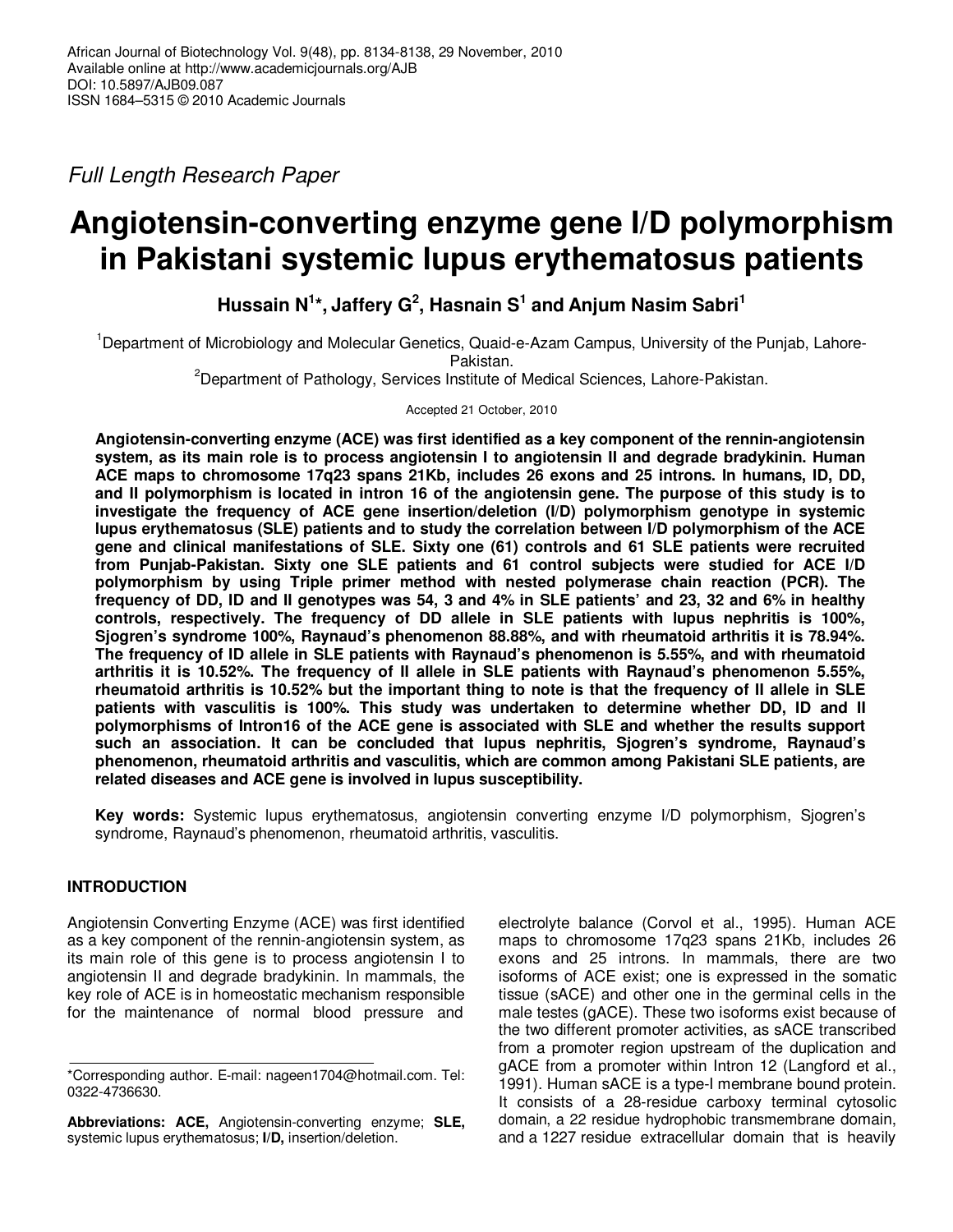glycosylated. Both C and N domain of sACE are functional but with different biochemical properties e.g., their inhibitor affinity profiles and the requirement for chloride ions differ (Dive et al., 1991).

The cDNA sequences of human gACE and sACE were determined in 1989 and the genome sequence and structure in 1991 (Corvol et al., 1995). ACE is considered to be a mammalian enzyme but sequence homologues with very similar activities are found in wide range of species e.g., Drosophilia melanogaster (Coates et al., 2000). All identified forms of ACE and ACE-like gene products tend to have a signal peptide and are glycosylated as they move through the endomembrane system, before transport to the cell membrane. Soluble circulating ACE is produced by a specific proteolytic cleavage above the C-terminal transmembrane anchors by a "secretase", probably itself a zinc metalloprotease (Turner and Hooper, 2002). Immunochemical staining has revealed that sACE is strongly expressed in many endothelial cells such as in arterioles, small muscular arteries and in the normal capillary endothelial cells of the lungs. Strong expression is seen in the epithelial cells of the kidneys, small intestine, epididymis and in the neuronal cells of the brain; while the expression of the gACE was confined to differentiating male germinal cells (Danilov et al., 1994). Complete knockouts of ACE showed a marked reduction in male fertility, spontaneous hypotension and in kidney malformation (Esther et al., 1996; Krege et al., 1995).

ACE gene contains a polymorphism based on the presence (Insertion I) or absence (deletion D) of a nonsense fragment. In humans, I/D polymorphism is located in Intron 16 of the angiotensin gene and it was initially described by Rigat et al. (1990). The purpose of this study is to investigate the frequency of ACE gene insertion/deletion (I/D) polymorphism genotype in SLE patients and to study the correlation between I/D polymorphism of the ACE gene and clinical manifestations of SLE.

#### **MATERIALS AND METHODS**

Sixty one SLE Patients and 61 control subjects were studied for ACE I/D polymorphism. All SLE patients' fulfill ACR criteria. Genomic DNA was isolated by using kit method (Fermentas). Target DNA was amplified using nested polymerase chain reaction (PCR). Triple-primer method with a "nested" PCR primer situated completely within the insertion sequence of the Iallele. The inclusion of a third internal PCR primer is the most reliable PCR strategy for ACE. The annealing temperature was 53°C. The banding patterns of the 3 possible genotypes were as follows: DD, 210-bp fragment; II, 498-and 264-bp fragments; ID, 498-, 264-, and 210-bp fragments I/D genotyping.

### **RESULTS**

Genomic DNA isolated from subjects as well as from the matched controls was used for the detection of ACE

insertion/deletion polymorphism by triple primer method with nested PCR (Figure 1). We have assayed ACE I/D polymorphism in intron 16 and the sequence was obtained from the database as mentioned below:

ATCCTTTCTCCCATTTCTCTAGACCTGCTGCCTATAC AGTCACTTTTATGTGGTTTCGCCAATTTTATTCCAGCT CTGAAATTCTCTGAGCTCCCCTTACAAGCAGAGGTG AGCTAAGGGCTGGAGCTCAAGGCATTCAAACCCCTA CCAGATCTGACGAATGTGATGGCCACGTCCCGGAAA TATGAAGACCTGTTATGGGCATGGGAGGGCTGGCGA GACAAGGCGGGGAGAGCCATCCTCCAGTTTTACCCG AAATACGTGGAACTCATCAACCAGGCTGCCCGGCTC AATGGTGAGTCCCTGCTGCCAACATCAC

The frequency of the insertion and deletion alleles was quite different in the subjects and controls. The frequency of DD, ID and II genotypes was 54, 3 and 4% in SLE patients' and 23, 32, 6% in healthy controls. Comparison between cases and control subjects of genotype frequencies was carried out by paired T test and McNemar's test, respectively (Table 1).

Chi-square test was used to analyze the genotype frequency distribution (Table 2) at 5% level of significance ( $\alpha$  = 0.05). The observed value of Chi Square (36.909) was greater than 5.991, so we easily reject the null hypothesis of independence and concluded that a dependency or relationship exists between ACE I/D polymorphism and lupus.

High creatinine and proteinuria in systemic lupus erythematosus patients are suggestive of having Lupus nephritis. The frequency of DD allele in systemic lupus erythematosus patients with Lupus nephritis is 20(100%), Sjogren's syndrome 9(100%), Raynaud's phenomenon 16(88.88%), and with rheumatoid arthritis it is 15(78.94%). The frequency of ID allele in systemic lupus erythematosus patients with Raynaud's phenomenon is 1(5.55%), and with rheumatoid arthritis it is 2(10.52%). The frequency of II allele in SLE patients with Raynaud's phenomenon 1(5.55%), Rheumatoid arthritis is 2(10.52%) but the important thing to note is that the frequency of II allele in SLE patients with vasculitis is 2 (100%). This data was presented in Figure 2.

### **DISCUSSION**

Angiotensin-converting enzyme is a monomeric, membrane bound, zinc and chloride dependent peptidyl dipeptidase that catalyzes the conversion of the decapeptide angiotensin I to the octapeptide angiotensin II by removing a carboxy terminal dipeptide (Skeggs et al., 1956). In 1990, Rigat et al. identified a biallelic polymorphism in the angiotensin-converting enzyme gene that is characterized by the presence or absence of a 287bpAlu repeat sequence (Rigat et al., 1990). Healthy homozygote for the D allele have high serum angiotensin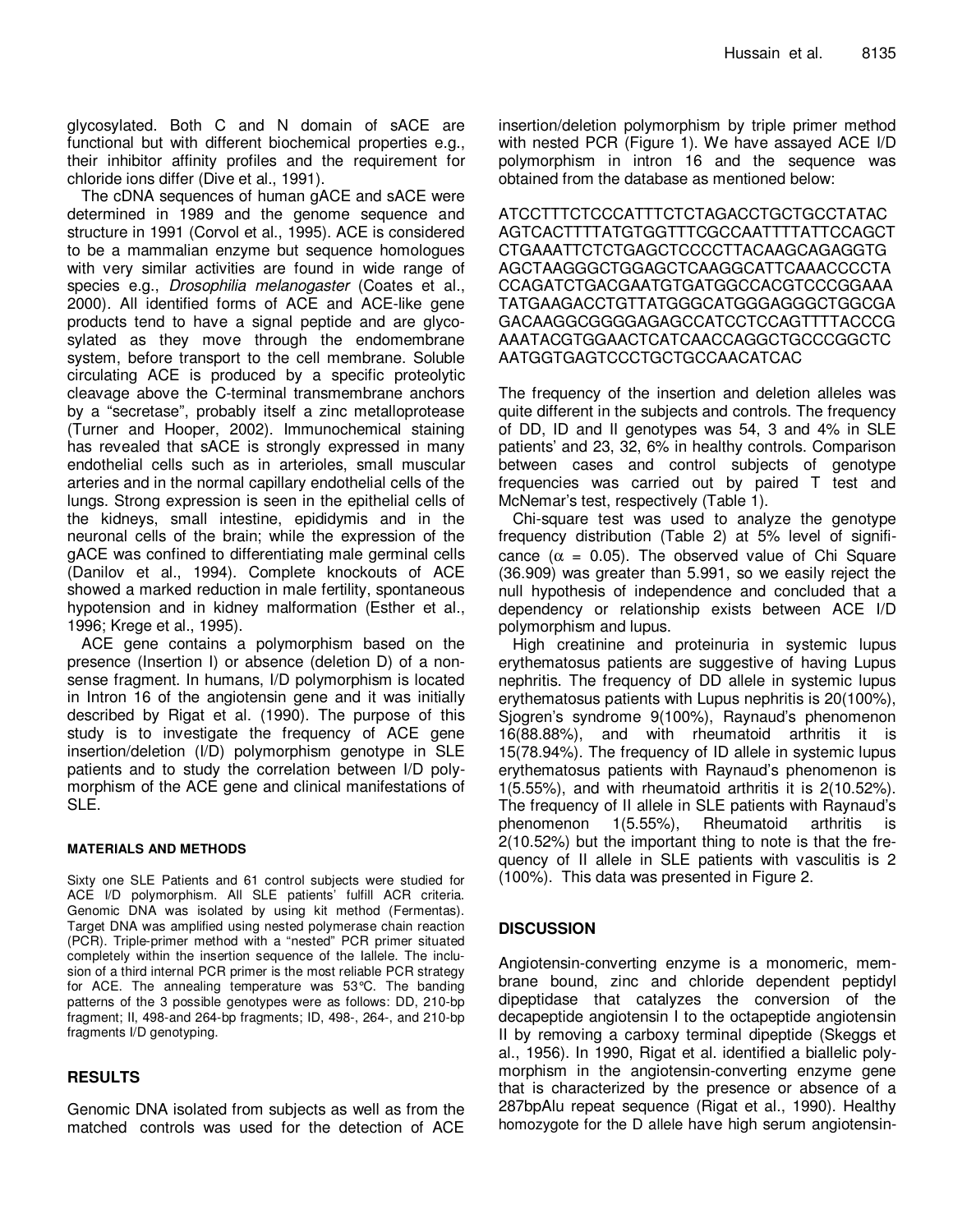Table 1. Distribution of alleles for ACE I/D polymorphism in case and control populations.

| ACE gene I polymorphism | $SLE$ patients (n=61) | Controls $(n=61)$ |
|-------------------------|-----------------------|-------------------|
| %D                      | 0.909                 | 0.639             |
| %                       | 0.0901                | 0.360             |

95% Confidence Interval for mean difference: (-2.881, 3.979). T-Value = 2.03 P-Value = 0.291.

#### **Table 2.** Genotype frequency distribution.

| ACE gene I polymorphism | $SLE$ patients(n=61) | Controls(n=61) |
|-------------------------|----------------------|----------------|
|                         |                      | 32             |
| DD                      | 54                   | 23             |
|                         |                      |                |

Degree of Freedom = 2,  $\chi^2$ =36.909.



**Figure 1.** Genomic DNA isolated from subjects as well as from the matched controls



**Figure 2.** Correlation of angiotensin-converting enzyme I/D polymorphism and clinical manifestation of systemic lupus erythematosus. LN: Lupus Nephritis, RA: Rheumatoid Arthritis.

converting enzyme level and high circulating endogenous angiotensin II levels than those with the II genotype (Ueda et al., 1995). Further studies have revealed that the healthy individual with DD genotype may be resistant to angiotensin-converting enzyme inhibitor therapy (Ueda et al., 1996). Sato et al. (1999) showed that the individuals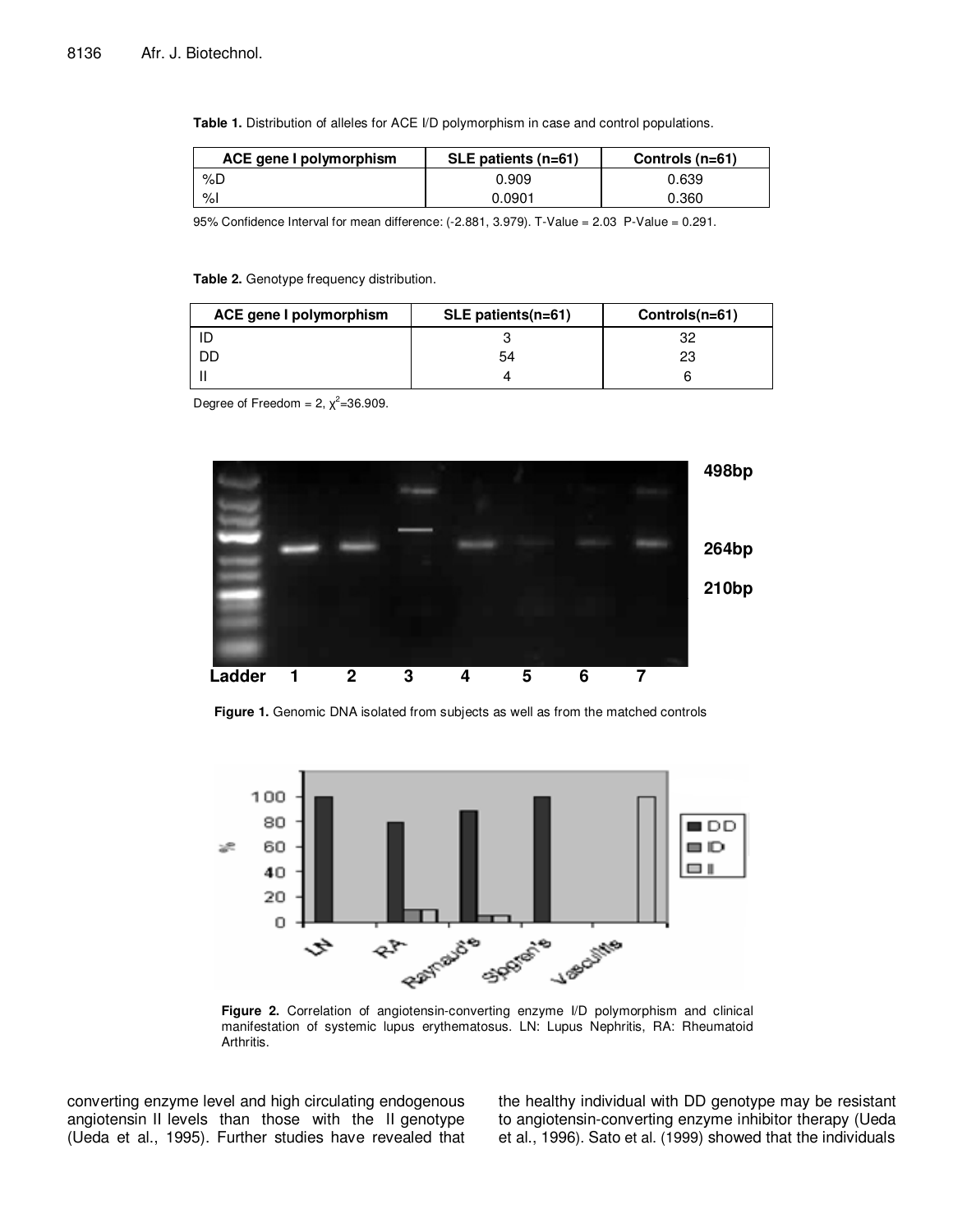with II genotype showed a significant increase in systemic lupus erythematosus activity and such patients showed a higher serum level of anti-dsDNA than those with the DD genotype (Sato et al., 1999). Unlike Sato et al. our study group showed that the frequency of D allele was quite high in systemic lupus erythematosus patients than that of the controls and the genotype frequency distribution of this polymorphism was not in Hardy Weinberg equilibrium. In comparison with Brazilian population (Sprovieri and Sens, 2005), Pakistani population also showed that the progression of Lupus nephritis is associated with angiotensin-converting enzyme DD polymorphism. Rabbani et al. (2008) found that in severe systemic lupus erythematosus, D and I alleles were in strong linkage disequilibrium (Rabbani et al., 2008).

In Kuwati population, the presence of DD genotype confers susceptibility to the development of vascular morbidity (Al-Awadhi et al., 2007). Antiphospholipid syndrome is characterized by the development of thrombosis and in systemic lupus erythematosus patients; it can be detected by the presence of antiphospholipid antibodies (Lewis et al., 2001). In the present study, II genotype is 100% associated with antiphospholipid syndrome but we do not consider it significant because of the total systemic lupus erythematosus population, only two were the cases of antiphospholipid syndrome. Parsa et al. (2002) conducted an association of 3 polymorphisms in angiotensin-converting enzyme including I/D polymorphism and 2 polymorphisms were associated with systemic lupus erythematosus and Lupus Nephritis among non-Caucasians that includes Hispanic, Asians, and Pacific population (Parsa et al., 2002). To our knowledge, this study is the first report showing an association of ACE I/D polymorphism with SLE in Pakistani population. One of the reasons of this association is that the DNA sequence variation in ACE gene may influence the risk of developing SLE and Lupus nephritis.

Pullmann et al. (1999) found higher frequency of deletion allele in SLE patients (62.9%) than controls (52%) from the Solvak Republic (Pullmann et al., 1999) but Tassiulas et al. (1998) found the opposite results in African-Americans with the frequency of the D allele lower in Lupus patients (59%) than controls (72.4%) (Tassiulas et al., 1998). Activated angiotensin system may lead to organ damage by enhancement of cellular hypertrophy, proliferation, disruption of the extracellular matrix and induction of cytokine or growth factor secre-tions further exacerbates the injury. Patients with DD genotype have activated angiotensin system and may prone to vascular injury. This may be one of the reasons that the frequency of DD genotype is quite high in SLE patients with Lupus nephritis (100%), Sjogren's syndrome (100%), Raynaud's phenomenon (88.88%) and rheumatoid arthritis (78.94%).

Prakcin et al. (2001) determined angiotensin-converting enzyme genotypes; the frequency of DD, ID, and II genotypes was 50, 28, 22% in systemic lupus erythematosus patients and 25, 50, 25% in healthy controls (Prakcin et al., 2001). The outcome of Prakcin et al. study is somewhat similar to our results because here DD genotype is also common in systemic lupus erythematosus patients than in the control group; the frequency of DD, ID, and II genotypes in SLE patients was 88.52, 4.918, 6.557% and 37.7, 52.45, 9.83% in age and sexmatched controls. Douglas et al. and Lee et al. were unable to find any association of angiotensin-converting enzyme I/D polymorphism with systemic lupus erythematosus and Lupus nephritis (Douglas et al., 2004; Lee et al., 2006; Matsausaka et al., 1996). In contrast, our results suggest that ACE I/D polymorphism might be used as one of the predictive factors for the activity of Lupus.

This study was undertaken to determine whether I/D polymorphism of Intron16 of the ACE gene is associated with systemic lupus erythematosus and the results support such an association. One can conclude that lupus nephritis, Sjogren's syndrome, Raynaud's phenomenon, rheumatoid arthritis and vasculitis, which are common among Pakistani systemic lupus erythematosus patients, are disease related and angiotensin-converting enzyme gene is involved in lupus susceptibility.

### **REFERENCES**

- Al-Awadhi AM, Haider MZ, Sharma PN, Hasan EA, Botaiban F, Al-Herz A, Nahar I, Al-Enezi H, Al-Saeid K (2007). Angiotensinconverting enzyme gene polymorphism in Kuwaiti patients with systemic lupus erythematosus 25:437- 442 .
- Carvol P, Williams TA, Soubrier F (1995). Peptidyl dipeptidase aangiotensin-I converting enzyme. In: proteolytic Enzymes: Aspartic and Metallo Peptidases, pp:283-305.
- Coates D, Issac R.E, Cotton J, Siviter R, Williams TA, Shirras A, Corvol P, Dive V (2000). Functional conservation of the active sites of human and Drosophilia angiotensin I converting enzyme Biochemistry, 39: 8963-8969.
- Danilov S, Jaspard E, Churakova T, Towbin H, Savoie F, Wei L, Alhenehegelas F (1994). Structure and function analysis of angiotensin I converting enzyme using monoclonal antibodies selective-inhibition of the amino-terminal active-site. J.ournal of Biol. ogy chemchem..istry 269:26806-26814.
- Dive V, Cotton J, Yiotakis A, Michaud A, Vassiliou S, Jiracek K, Vazeux G, Chauvet MT, Cuniasse P, Corvol P (1999). RXP 407, a phosphinic peptide, is a potent inhibitor of angiotensin I converting enzyme able to differentiate between its two active sites Proceedings of the National Academy of Science United States of America 96:4330- 4335.
- Douglas G, Reilly C, Dooley MA, Page G, Cooper G, Gilkeson G (2004) Angiotensin-converting enzyme (insertion/deletion) and endothelial nitric oxide synthase polymorphisms in patients with systemic lupus erythematosus J. Rheumatol. 31:1756-1762.
- Esther CR, Howard TE, Marino EM, Goddard JM, Capecchi MR, Bernstein KE (1996). Mice lacking angiotensin converting enzyme have low blood pressure, renal pathology and reduced male fertility Laboratory Investigation 74: 953-965.
- Krege JH, John SWM, Langenbach LL, Hodgin JB, Hagaman JR, Bachman ES, Jennette JC, Obrein DA, Smithies O (1995) Male and female differences in fertility and blood pressure in ace-deficient mice Nature, 375: 146-148.
- Langford KG, Shai SY, Howard TE, Kovac MJ, Overbeek PA, Bernstein KE (1991). Transgenic mice demonstrate a testis-specific promoter